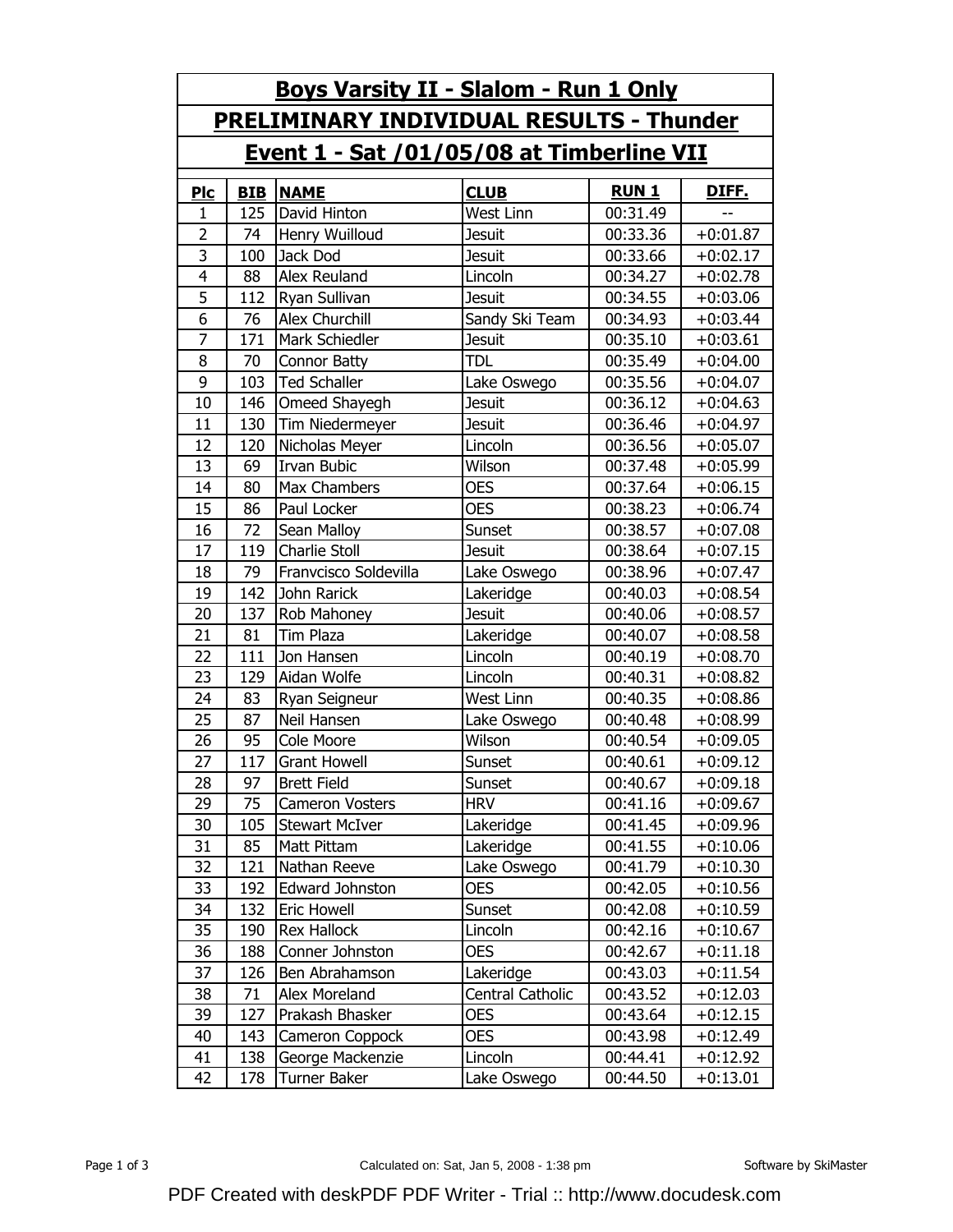| <u>Boys Varsity II - Slalom - Run 1 Only</u>    |            |                        |                |              |            |  |  |  |  |
|-------------------------------------------------|------------|------------------------|----------------|--------------|------------|--|--|--|--|
| <b>PRELIMINARY INDIVIDUAL RESULTS - Thunder</b> |            |                        |                |              |            |  |  |  |  |
| Event 1 - Sat /01/05/08 at Timberline VII       |            |                        |                |              |            |  |  |  |  |
| <u>Pic</u>                                      | <b>BIB</b> | <b>NAME</b>            | <b>CLUB</b>    | <b>RUN 1</b> | DIFF.      |  |  |  |  |
| 43                                              | 185        | <b>Connor Maginnis</b> | Lake Oswego    | 00:44.51     | $+0:13.02$ |  |  |  |  |
| 44                                              | 149        | Zack Cada              | Wilson         | 00:44.57     | $+0:13.08$ |  |  |  |  |
| 45                                              | 186        | Aaron Gupta            | <b>OES</b>     | 00:45.03     | $+0:13.54$ |  |  |  |  |
| 46                                              | 93         | Nick Oderman           | Sunset         | 00:45.26     | $+0:13.77$ |  |  |  |  |
| 47                                              | 135        | Ryan Robertson         | Sunset         | 00:45.38     | $+0:13.89$ |  |  |  |  |
| 48                                              | 173        | <b>Andrew Sandall</b>  | Lake Oswego    | 00:45.42     | $+0:13.93$ |  |  |  |  |
| 49                                              | 116        | Sam Margoles           | Wilson         | 00:46.11     | $+0:14.62$ |  |  |  |  |
| 50                                              | 106        | Mitch Tofte            | West Linn      | 00:46.24     | $+0:14.75$ |  |  |  |  |
| 51                                              | 89         | James O'Connor         | Sandy Ski Team | 00:46.32     | $+0:14.83$ |  |  |  |  |
| 52                                              | 92         | Dallin McLaughlin      | Southridge     | 00:46.51     | $+0:15.02$ |  |  |  |  |
| 52                                              | 91         | <b>Graham Prentice</b> | <b>Jesuit</b>  | 00:46.51     | $+0:15.02$ |  |  |  |  |
| 54                                              | 175        | Jack Carlton           | Lakeridge      | 00:46.53     | $+0:15.04$ |  |  |  |  |
| 55                                              | 128        | Sam Worth              | Lake Oswego    | 00:46.82     | $+0:15.33$ |  |  |  |  |
| 55                                              | 136        | Adam Tycksen           | Southridge     | 00:46.82     | $+0:15.33$ |  |  |  |  |
| 57                                              | 123        | Greg Simpson           | Lakeridge      | 00:46.83     | $+0:15.34$ |  |  |  |  |
| 57                                              | 122        | Sam Adler              | <b>OES</b>     | 00:46.83     | $+0:15.34$ |  |  |  |  |
| 59                                              | 140        | Charly Chambers        | <b>OES</b>     | 00:47.23     | $+0:15.74$ |  |  |  |  |
| 60                                              | 77         | <b>Tyler Anderson</b>  | Glencoe        | 00:47.29     | $+0:15.80$ |  |  |  |  |
| 61                                              | 84         | Shelby Miler           | West Linn      | 00:47.32     | $+0:15.83$ |  |  |  |  |
| 62                                              | 108        | George Pope            | Lakeridge      | 00:47.46     | $+0:15.97$ |  |  |  |  |
| 63                                              | 184        | Winfield Jackson       | Lincoln        | 00:47.90     | $+0:16.41$ |  |  |  |  |
| 64                                              | 107        | Goran Hattum           | West Linn      | 00:48.80     | $+0:17.31$ |  |  |  |  |
| 65                                              | 177        | Raman Garg             | <b>OES</b>     | 00:49.13     | $+0:17.64$ |  |  |  |  |
| 66                                              | 104        | Opher Kornfeld         | <b>OES</b>     | 00:49.26     | $+0:17.77$ |  |  |  |  |
| 67                                              | 99         | John Scherer           | Southridge     | 00:49.42     | $+0:17.93$ |  |  |  |  |
| 68                                              | 150        | <b>Timmy Prag</b>      | Wilson         | 00:51.19     | $+0:19.70$ |  |  |  |  |
| 69                                              | 114        | Jacob Sleasman         | Sunset         | 00:51.64     | $+0:20.15$ |  |  |  |  |
| 70                                              | 118        | Lucas Lovell           | Southridge     | 00:51.90     | $+0:20.41$ |  |  |  |  |
| 71                                              | 115        | Christopher Nesler     | Wilson         | 00:51.92     | $+0:20.43$ |  |  |  |  |
| 71                                              | 183        | Omar Khan              | <b>Jesuit</b>  | 00:51.92     | $+0:20.43$ |  |  |  |  |
| 73                                              | 147        | Spencer McCormack      | Southridge     | 00:52.16     | $+0:20.67$ |  |  |  |  |
| 74                                              | 131        | <b>Trenton Lovell</b>  | Southridge     | 00:52.91     | $+0:21.42$ |  |  |  |  |
| 75                                              | 82         | Lucas Bengtson         | LaSalle        | 00:53.09     | $+0:21.60$ |  |  |  |  |
| 76                                              | 101        | <b>Titus Entenman</b>  | Sandy Ski Team | 00:53.59     | $+0:22.10$ |  |  |  |  |
| 77                                              | 176        | John Donatz            | Lakeridge      | 00:53.78     | $+0:22.29$ |  |  |  |  |
| 78                                              | 134        | Niko Aberle            | Wilson         | 01:11.37     | $+0:39.88$ |  |  |  |  |
| 79                                              | 174        | Michael Gale           | <b>OES</b>     | 01:11.44     | $+0:39.95$ |  |  |  |  |
| 80                                              | 94         | Jonah Powell           | <b>TDL</b>     | 01:11.95     | $+0:40.46$ |  |  |  |  |
| --                                              | 102        | Aaron Barg             | Lincoln        | <b>DNS</b>   | --         |  |  |  |  |
| $\overline{\phantom{a}}$                        | 78         | <b>Blake Briles</b>    | Lincoln        | <b>DNF</b>   | --         |  |  |  |  |
| --                                              | 141        | Coleman Brown          | Lakeridge      | <b>DNF</b>   | --         |  |  |  |  |
| --                                              | 144        | Zack Chestler          | Lake Oswego    | <b>DNF</b>   | --         |  |  |  |  |